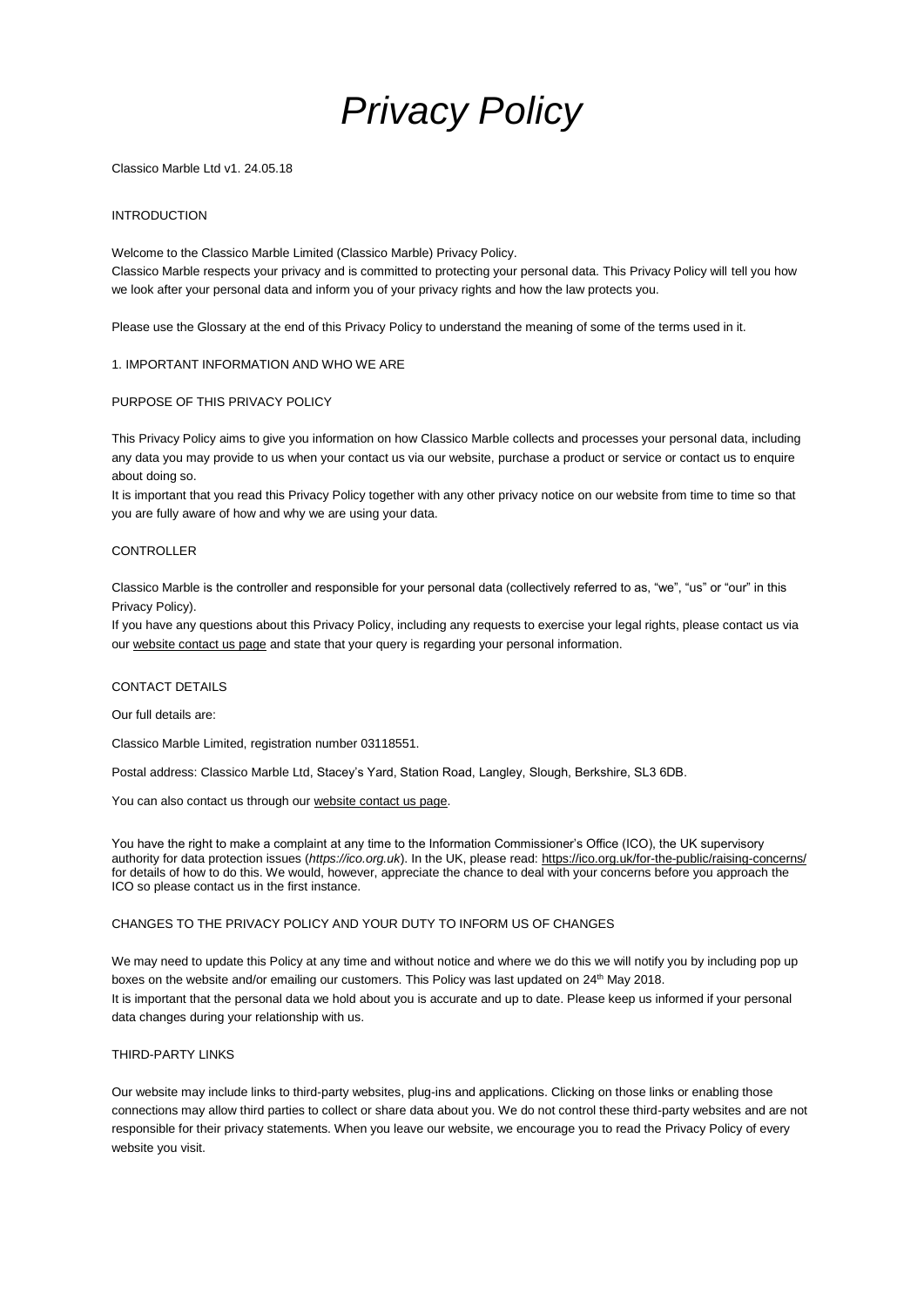## 2. THE DATA WE COLLECT ABOUT YOU

Personal data, or personal information, means any information about an individual from which that person can be identified. It does not include data where the identity has been removed (anonymous data).

We may collect, use, store and transfer different kinds of personal data about you which we have grouped together follows:

- Identity Data includes first name and last name.
- Contact Data means the data we use to contact you including your billing address, delivery address, email address and telephone number.
- Financial Data means the data we use to process your payments for your orders including your payment card details.
- Transaction Data means details about transactions you have made including the payments to and from you along with other details of products and services you have purchased from us.
- Profile Data includes purchases or orders made by you.
- Marketing and Communications Data includes your preferences in receiving marketing from us and your communication preferences.

We also collect, use and share aggregated and/or anonymised data ("Aggregated Data") such as statistical or demographic data for any purpose. Aggregated Data may be derived from your personal data but is not considered personal data in law as this data does not directly or indirectly reveal your identity. For example, we may aggregate your Usage Data to calculate the percentage of users purchasing a specific product. However, if we combine or connect Aggregated Data with your personal data so that it can directly or indirectly identify you, we treat the combined data as personal data which will be used in accordance with this Privacy Policy.

### IF YOU FAIL TO PROVIDE PERSONAL DATA

Where we need to collect personal data by law, or under the terms of a contract we have with you and you fail to provide that data when requested, we may not be able to perform the contract we have or are trying to enter into with you (for example, where you do not provide suitable delivery instructions to provide you with our products or services). In this case, we may have to cancel a product or service you have with us but we will notify you if this is the case at the time.

#### 3. HOW IS YOUR PERSONAL DATA COLLECTED?

We use different methods to collect data from and about you including through:

- Direct interactions. You may give us your Identity Data, Contact Data, Transaction Data, Profile Data, Financial Data and Marketing and Communications Data by using our website, filling in forms or by corresponding with us by post, phone, email or otherwise. This includes personal data you provide when you
	- o purchase a product or service
	- o request information to be sent to you;
	- $\circ$  give us some feedback

#### 4. THIRD PARTY SOURCES OF DATA/DATA SHARING:

We also collect from and share data with the following providers:

- Professional Advisers and Investors: We may also share your data with professional advisers such as our lawyers and insurers to manage risks and legal claims. This is in our legitimate interests.
- Group: It is possible we could sell our business to a third party or re-organise our business or become insolvent. In that scenario, our database of customers is one of the biggest parts of that business and so we would need to share it with the third-party buyer and their advisers. This is in the legitimate interests of selling our business. We may also expand our group of companies and in this scenario we may share your data within our group in order to improve our products and services and because of some of our internal support services may be shared across the group. This is in our legitimate interests of cost efficiency and growing our business. Where this occurs, we will post a link to all group companies and their locations in this Privacy Policy and they will use it in the ways set out in this Policy.
- Law Enforcement/Legal Compliance: We will cooperate with all third parties to enforce their intellectual property or other rights. We will also cooperate with law enforcement requests from within or outside your country of residence. This may include disclosing your personal information to government or law enforcement agencies, or private parties, when we have a good faith belief that disclosure is required by law or when we, in our discretion, believe that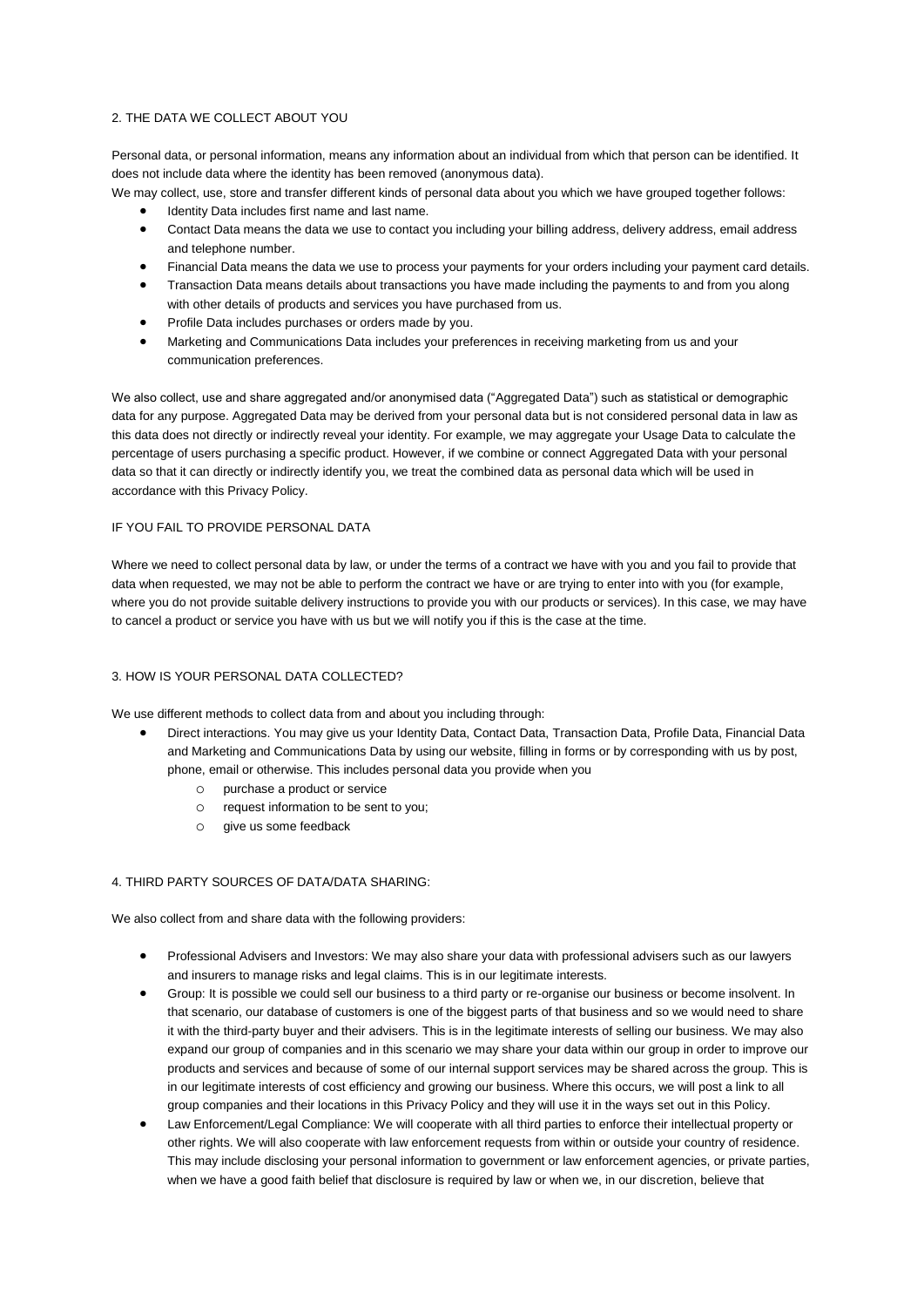disclosure is necessary to protect our legal rights, or those of third parties and/or to comply with a judicial proceeding, court order, fraud reduction or legal process served on us. In such cases, we may raise or waive any legal objection or right available to us. These uses of your data are in our legitimate interests of protecting our business security. We may also use your data and share it with the recipients listed in this Privacy Policy for the purpose of complying with our legal obligations.

The lawful bases for sharing and processing this data is set out in the table below and please refer to the External Third Parties listed in the Glossary for further information.

# 5. HOW WE USE YOUR PERSONAL DATA

We will only use your personal data when the law allows us to. Most commonly, we will use your personal data in the following circumstances:

- Where we need to perform the contract we are about to enter into or have entered into with you.
- Where it is necessary for our legitimate interests (or those of a third party) and your interests and fundamental rights do not override those interests.
- Where we need to comply with a legal or regulatory obligation.

See the Glossary at the end of this Privacy Policy to find out more about the types of lawful basis that we will rely on to process your personal data.

Generally we do not rely on consent as a legal basis for processing your personal data other than in relation to sending third party direct marketing communications to you via email or text message. You have the right to withdraw consent to marketing at any time by contacting us.

## PURPOSES FOR WHICH WE WILL USE YOUR PERSONAL DATA

We have set out below, in a table format, a description of all the ways we may use your personal data, and which of the legal bases we rely on to do so. We have also identified what our legitimate interests are where appropriate.

| Purpose/Activity                                                                                                                                                                 | Type of data<br>collected                                                                              | Lawful basis for processing including basis of legitimate<br>interest                                                                                                                                                                        |
|----------------------------------------------------------------------------------------------------------------------------------------------------------------------------------|--------------------------------------------------------------------------------------------------------|----------------------------------------------------------------------------------------------------------------------------------------------------------------------------------------------------------------------------------------------|
| To register you as a new customer                                                                                                                                                | (a) Identity<br>(b) Contact<br>(c) Profile                                                             | Performance of a contract with you.                                                                                                                                                                                                          |
| To process and deliver your order, including:<br>managing payments, fees and<br>a.<br>charges; and<br>managing your queries through our<br>b.<br>Customer Service team           | (a) Identity<br>(b) Contact<br>(c) Financial<br>(d) Transaction<br>(e) Marketing and<br>Communications | Performance of a contract with you. We may also use<br>some of the data related to your queries for our<br>legitimate interests of ensuring our customer service<br>quality standards are met.                                               |
| To collect and recover money owed to us in<br>respect of your order                                                                                                              | (a) Identity<br>(b) Contact<br>(c) Financial<br>(d) Transaction                                        | Necessary for our legitimate interests (to recover debts<br>due to us).                                                                                                                                                                      |
| To notify you in relation to our legal obligations<br>and documents, including changes to our terms<br>or Privacy Policy                                                         | (a) Identity<br>(b) Contact<br>(c) Profile                                                             | Necessary for our legitimate interests of ensuring our<br>customers are updated on these changes.                                                                                                                                            |
| To help us improve our offering to our<br>customers, including asking you to leave a<br>review or take a survey, or provide customer<br>insights                                 | (a) Identity<br>(b) Contact<br>(c) Profile<br>(d) Marketing and<br>Communications                      | Necessary for our legitimate interests (to study how<br>customers use our products/services, to improve our<br>offering to our customers, to develop them and grow our<br>business).                                                         |
| To administer and protect our business and this<br>website (including troubleshooting, data<br>analysis, testing, system maintenance, support,<br>reporting and hosting of data) | $(a)$ Identity<br>(b) Contact<br>$(c)$ Profile                                                         | Necessary for our legitimate interests (for running our<br>business, provision of administration and IT services,<br>network security, to prevent fraud and in the context of a<br>business reorganisation or group restructuring exercise). |
| To make suggestions and recommendations to<br>you about goods or services that may be of<br>interest to you                                                                      | (a) Identity<br>(b) Contact<br>(c) Profile                                                             | Necessary for our legitimate interests (to develop our<br>products/services and grow our business, and to<br>improve our offering to you).                                                                                                   |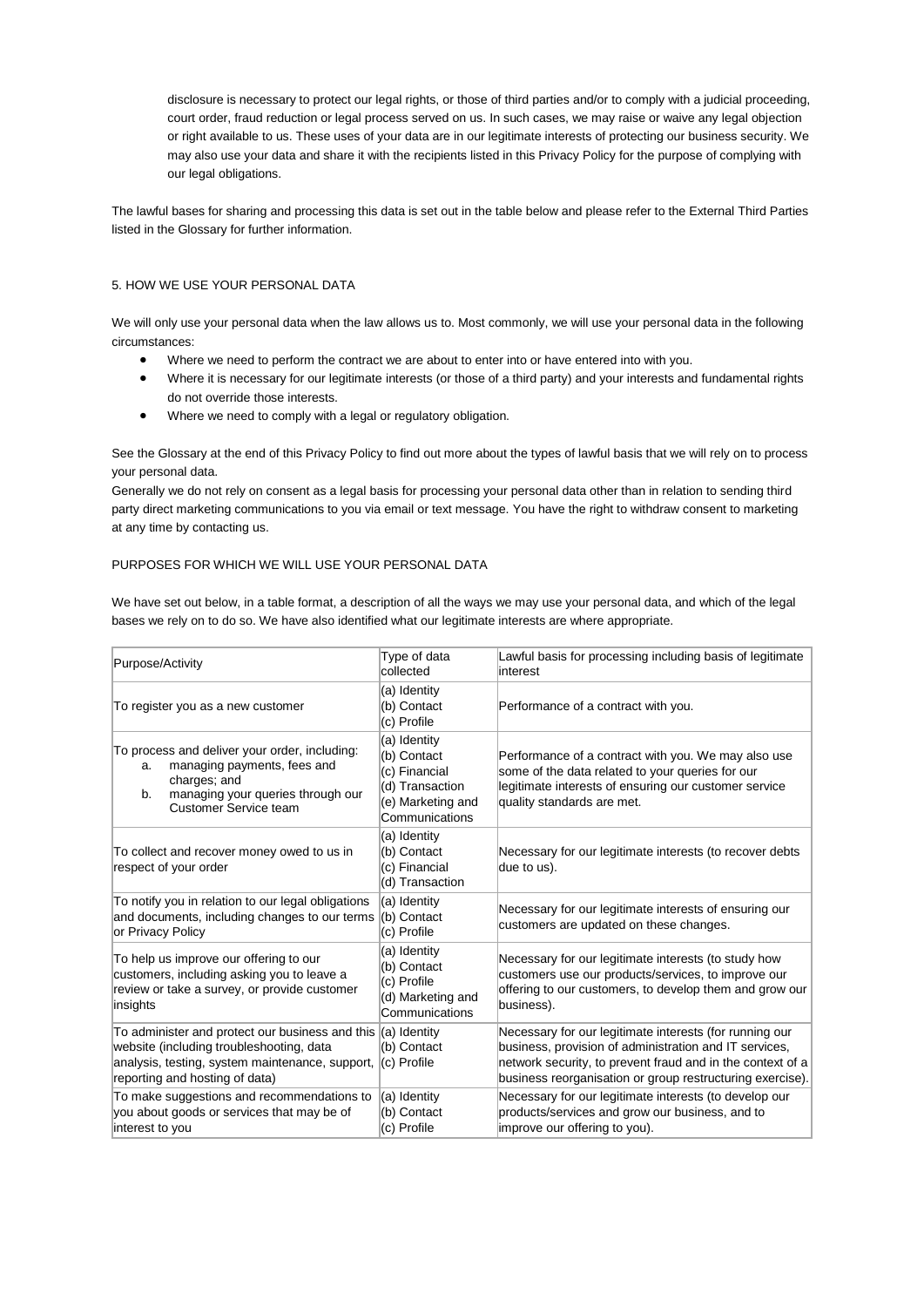We do not conduct any automated decision making. We may on occasion profile our customers for the purposes of targeting marketing at them and where this is done, this is undertaken for our legitimate interests of ensuring our marketing is relevant to its audience. For example, we may classify an appropriate audience for a promotion by what products they have previously ordered or expressed an interest in. We do not conduct any online behavioural tracking.

#### MARKETING

We may use your Identity, Contact and Profile Data to form a view on what we think you may want or need, or what may be of interest to you. This is how we decide which products, services and offers may be relevant for you. We only use the data you provide to us directly for this purpose along with the Aggregated Data.

We strive to provide you with choices regarding certain personal data uses, particularly around marketing and advertising. We generally only send electronic marketing - such as email marketing - to people who have previously bought similar products from us and this is in our legitimate interests. We will always offer a way out of receiving this marketing when you first purchase our products and in every marketing communication afterwards. We may on occasion send out postal marketing or conduct telephone marketing for the purpose of growing our sales which is in our legitimate interests and in this scenario we will rely on you to let us know if you do not want to receive this by opting out of marketing (see Opting out below).

### OPTING OUT

You can ask us to stop sending you marketing messages at any time by using ou[r Website Contact Us](http://www.classicomarble.co.uk/contact-us/) page or by replying to any marketing message sent to you at any time.

Where you opt out of receiving these marketing messages, this will not apply to personal data provided to us as a result of a product/service purchase, or related correspondence, and we will continue to process such data in accordance with this Privacy Policy and only ever as permitted by law.

### CHANGE OF PURPOSE

We will only use your personal data for the purposes for which we collected it, unless we reasonably consider that we need to use it for another reason and that reason is compatible with the original purpose. If you wish to get an explanation as to how the processing for the new purpose is compatible with the original purpose, please [contact us.](http://www.classicomarble.co.uk/contact-us/)

If we need to use your personal data for an unrelated purpose, we will notify you and we will explain the legal basis which allows us to do so.

Please note that we may process your personal data without your knowledge or consent, in compliance with the above rules, where this is required or permitted by law.

# 6. DISCLOSURES OF YOUR PERSONAL DATA

We require all third parties to respect the security of your personal data and to treat it in accordance with the law and they may only use your data for the purposes we specify in our contract with them. We will always work with them to protect your privacy.

#### 7. DATA SECURITY

We have put in place appropriate security measures to prevent your personal data from being accidentally lost, used or accessed in an unauthorised way, altered or disclosed. In addition, we limit access to your personal data to those employees, agents, contractors and other third parties who have a business need to know. They will only process your personal data on our instructions and they are subject to a duty of confidentiality.

We have put in place procedures to deal with any suspected personal data breach and will notify you and any applicable regulator of a breach where we are legally required to do so.

You acknowledge that the Internet is not a completely secure medium for communication and, accordingly, we cannot guarantee the security of any information you send to us (or we send to you) via the Internet. We are not responsible for any damages which you, or others, may suffer as a result of the loss of confidentiality of such information.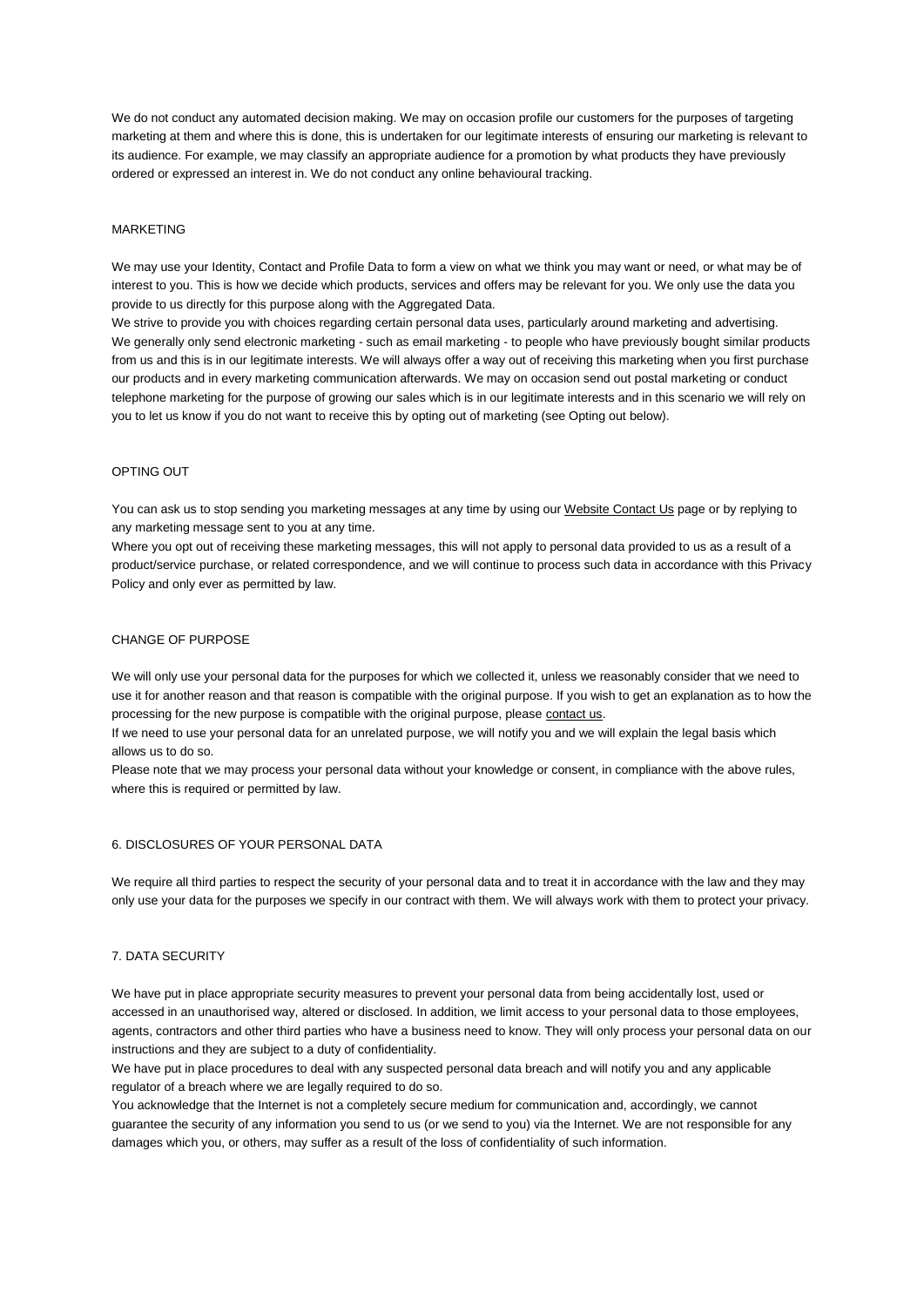## 8. DATA RETENTION

### HOW LONG WILL YOU USE MY PERSONAL DATA FOR?

We will only retain your personal data for as long as necessary to fulfil the purposes we collected it for, including for the purposes of satisfying any legal, accounting, or reporting requirements.

To determine the appropriate retention period for personal data, we consider the amount, nature, and sensitivity of the personal data, the potential risk of harm from unauthorised use or disclosure of your personal data, the purposes for which we process your personal data and whether we can achieve those purposes through other means, and the applicable legal requirements. For example, details of your orders will be kept for as long as we need to retain that data to comply with our legal and regulatory requirements. This is generally 7 years unless the law prescribes a longer period.

In some circumstances you can ask us to delete your data: see Your Legal Rights below for further information.

In some circumstances we may anonymise your personal data (so that it can no longer be associated with you) for research or statistical purposes in which case we may use this information indefinitely without further notice to you.

### 9. YOUR LEGAL RIGHTS

Under certain circumstances, you have rights under UK data protection laws in relation to your personal data. You have:

- **The right to be informed** Detailed within this privacy policy.
- **The right of access** You can make a subject access request by contacting us via our web site or by your normal preferred communication method with us.
- **The right to rectification** Any errors can be corrected by contacting us via our web site or by your normal preferred communication method with us.
- **The right to erasure** You can request your personal data to be erased by contacting us via our web site or by your normal preferred communication method with us.
- **The right to object** You can object to direct marketing or the processing of your data by contacting us at any time via our web site or by your normal preferred communication method with us.

If you wish to exercise any of these rights, please contact us via our web site or by your normal preferred communication method with us, marking your query Data Protection.

#### NO FEE USUALLY REQUIRED

You will not have to pay a fee to access your personal data (or to exercise any of the other rights). However, we may charge a reasonable fee if your request is clearly unfounded, repetitive or excessive. Alternatively, we may refuse to comply with your request in these circumstances.

# WHAT WE MAY NEED FROM YOU

We may need to request specific information from you to help us confirm your identity and ensure your right to access your personal data (or to exercise any of your other rights). This is a security measure to ensure that personal data is not disclosed to any person who has no right to receive it. We may also contact you to ask you for further information in relation to your request to speed up our response.

#### TIME LIMIT TO RESPOND

We try to respond to all legitimate requests within one month. Occasionally it may take us longer than a month if your request is particularly complex or you have made a number of requests. In this case, we will notify you and keep you updated.